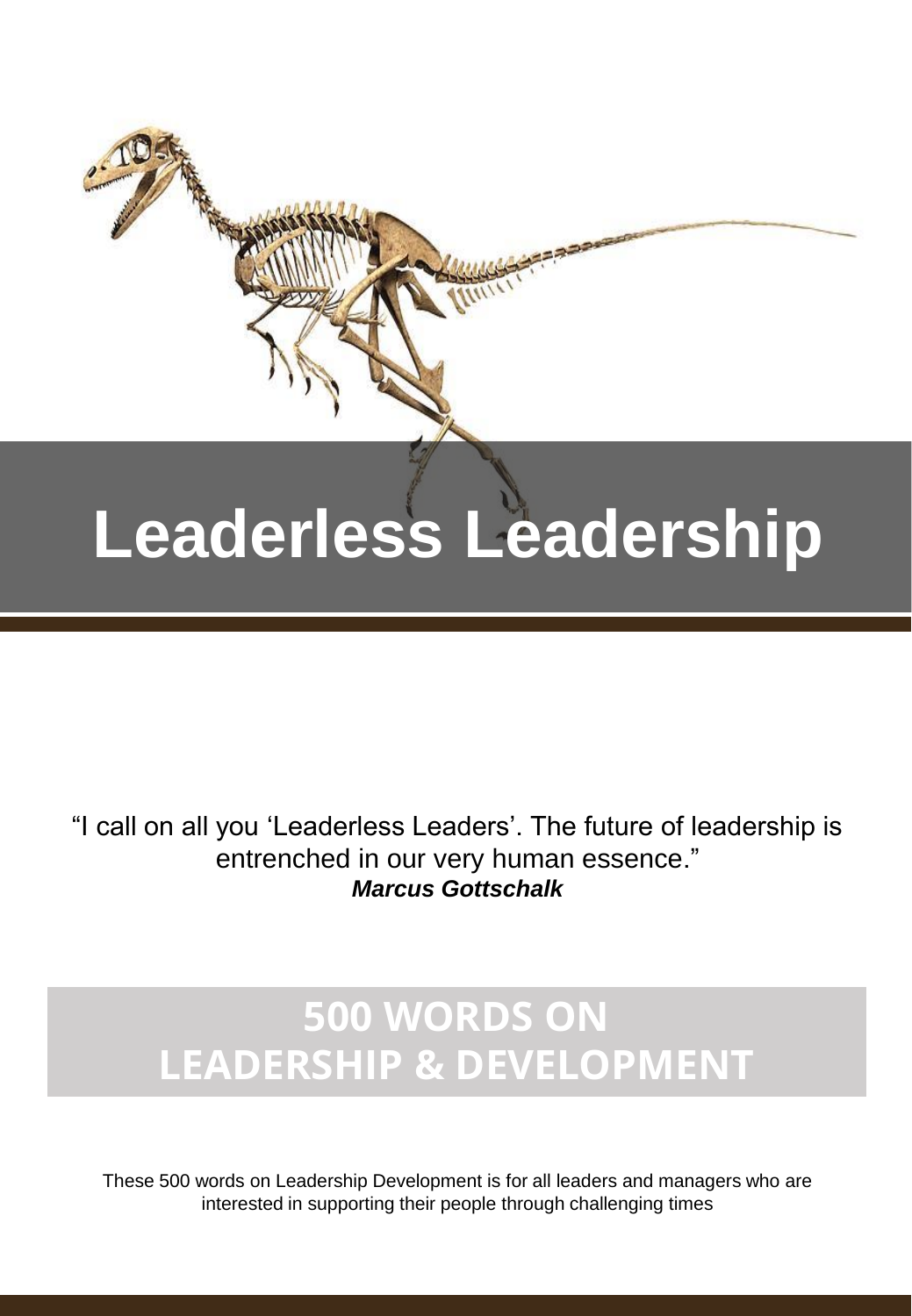### **500 WORDS ON LEADERSHIP & DEVELOPMENT**

In December, whilst coming back from the HR Excellence Awards in Berlin, I found myself pondering on the fourth industrial revolution and how leadership is evolving. I had spent the previous evening surrounded by inspiring individuals who were being awarded for the impact they had on their organisations.

The recipients of each award had, in one way or another, achieved excellence within their company. They had energised, encouraged and galvanised their workforce. Their methods of working were all different but each one had been a positive force for good.

Within any leadership or impactful role we talk a lot about the need for softer skills such as demonstrating empathy, vulnerability and fear. These are all vital in today's business environment. Fading fast into the lexicon of leadership history is the need to exercise strict Control and Dominance.

If you look up Leadership in the dictionary, synonyms included are authority, rule and control. But also listed are guidance, direction and influence.

In my mind we are moving away from the 'old' leader. We are, in fact moving towards 'Leaderless Leadership'. We do not need Leaders. We need Humans. This is a paradigm shift in the way leadership in companies needs to be conducted.

An evolved style of leadership, my newly coined 'Leaderless Leadership', needs to be nurturing and communicative. Have insight into others and understand how your colleagues feel. Empathise and support them. Check in with them and encourage team bonding and communication.

This is especially relevant as we now exist in an era of disruption with technological advances affecting our modern business environment.

"There are only two ways to influence human behaviour: you can manipulate it or you can inspire it."

#### *Simon Sinek*

We face an unparalleled challenge of adapting to a rapid rate of change as digitalisation gains pace, with speed and adaptability the keys to survival.

We tend to find start-ups are changing their style of leadership to adjust to this change but established companies are the ones who need to actively pivot from traditional leadership methods as they keep up with the fast pace of the digital economy.

Leadership in the modern era has moved past the traditional values of hierarchy, annual reviews and other antiquated policies.

We now operate in an increasingly 'technology-first' world. Those guiding their teams and organisations effectively are able to coordinate between different groups, recognise the need for stronger cross-organisation cohesion and general inclusiveness that leads to a greater sense of camaraderie.